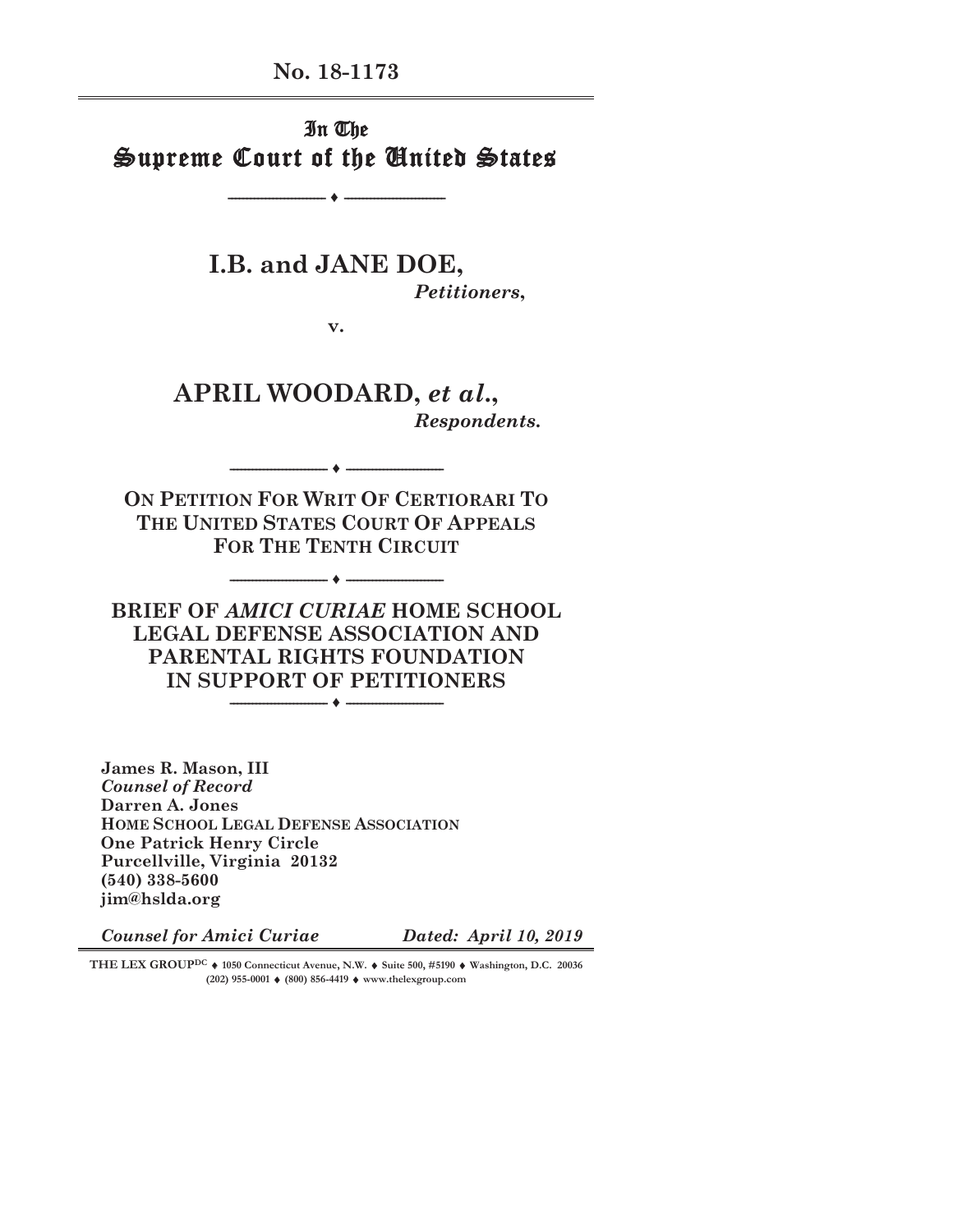### **CORPORATE DISCLOSURE STATEMENT**

Amici curiae Home School Legal Defense Association and Parental Rights Foundation are both nonprofit corporations. Neither of them have any parent corporations, nor is there any publicly held company that owns 10% or more of the amici's stock.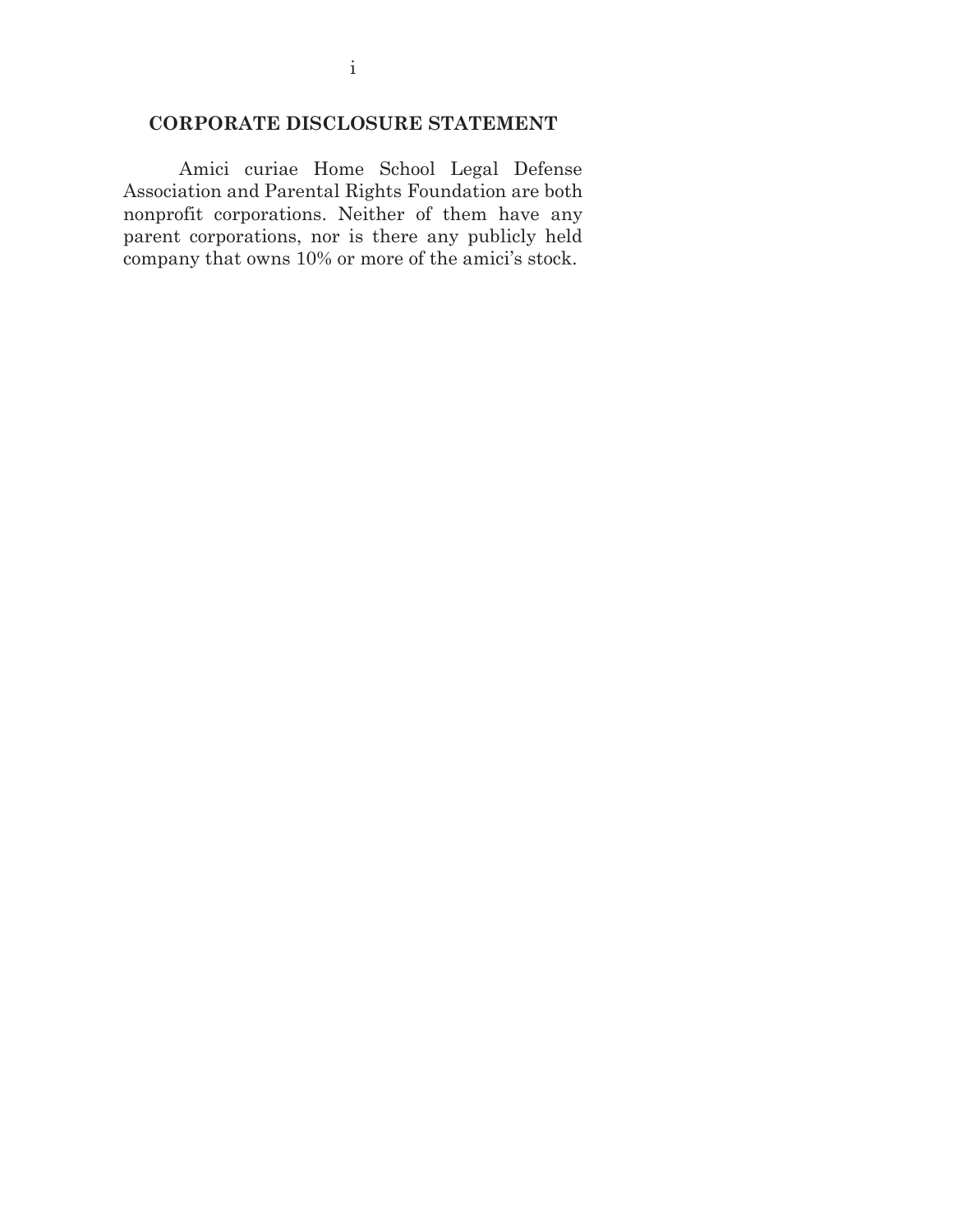## **TABLE OF CONTENTS**

# **Pages**

| CORPORATE DISCLOSURE STATEMENTi |                                                                          |  |  |  |  |
|---------------------------------|--------------------------------------------------------------------------|--|--|--|--|
|                                 |                                                                          |  |  |  |  |
|                                 |                                                                          |  |  |  |  |
|                                 |                                                                          |  |  |  |  |
|                                 |                                                                          |  |  |  |  |
|                                 |                                                                          |  |  |  |  |
| L.                              | Strip searches in child-welfare                                          |  |  |  |  |
| II.                             | Child-welfare investigations can be                                      |  |  |  |  |
| TH.                             | Most child-welfare investigations<br>are closed without finding abuse or |  |  |  |  |
| IV.                             | Child-welfare investigations harm                                        |  |  |  |  |
|                                 |                                                                          |  |  |  |  |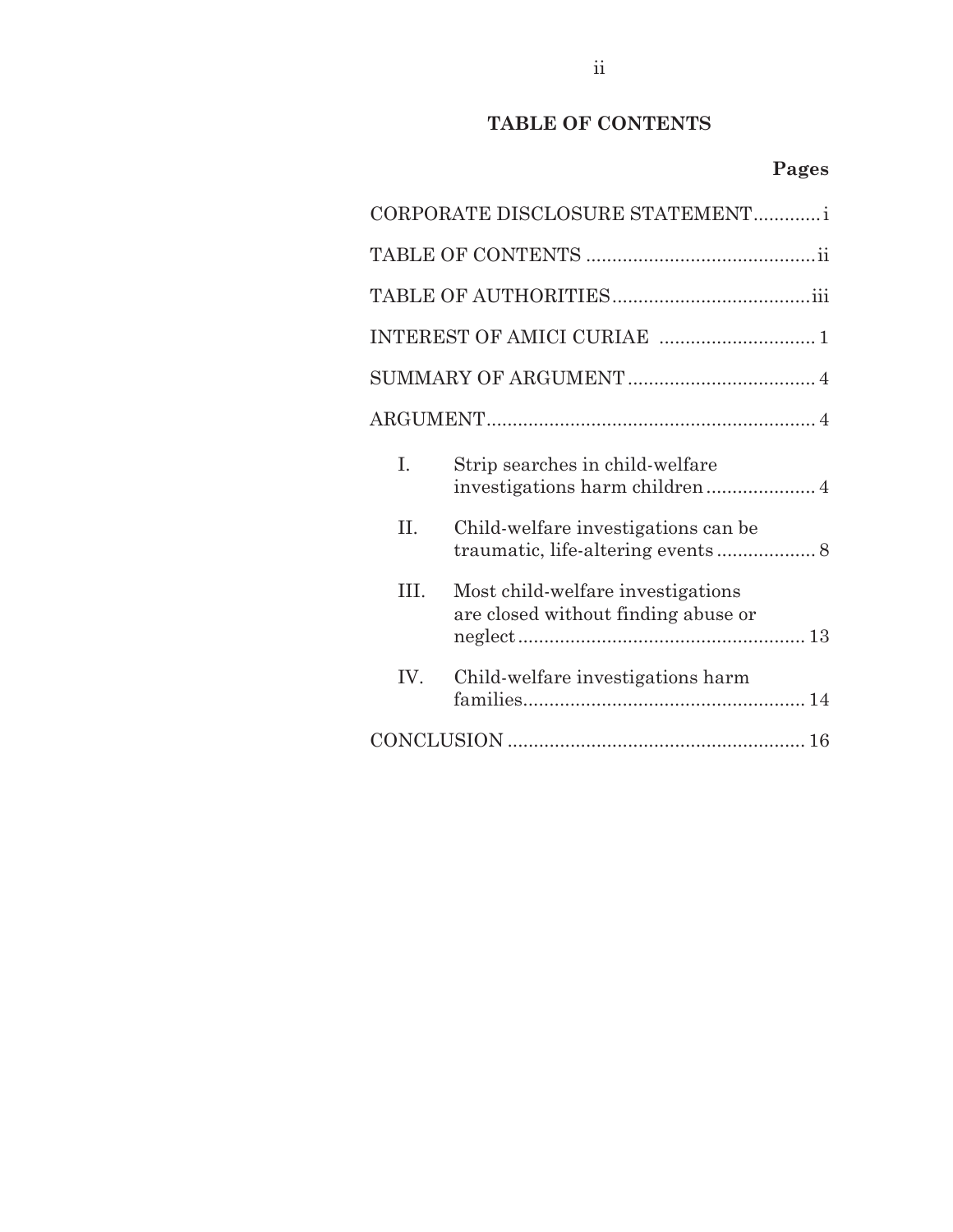## **TABLE OF AUTHORITIES**

# **CASES**

| Brown v. Texas,                                                         |
|-------------------------------------------------------------------------|
| Calabretta v. Floyd,                                                    |
| Camreta v. Greene,                                                      |
| Chapman v. Nichols,                                                     |
| D.P. v. M.P.,<br>2016 Cal.App. Unpub. LEXIS 330 (2016)  6               |
| Doe v. Heck, $\cdot$                                                    |
| Franz v. Lytle,<br>997 F.2d 784 (10th Cir. 1993)11                      |
| Garcia v. County of San Diego,<br>2018 U.S. Dist. LEXIS 101718 (2018) 6 |
| Gates v. Tex. Dep't of Protective & Regulatory Servs.,                  |
| Greene v. Camreta,<br>588 F.3d 1011 (9th Cir. 2009) 1, 11               |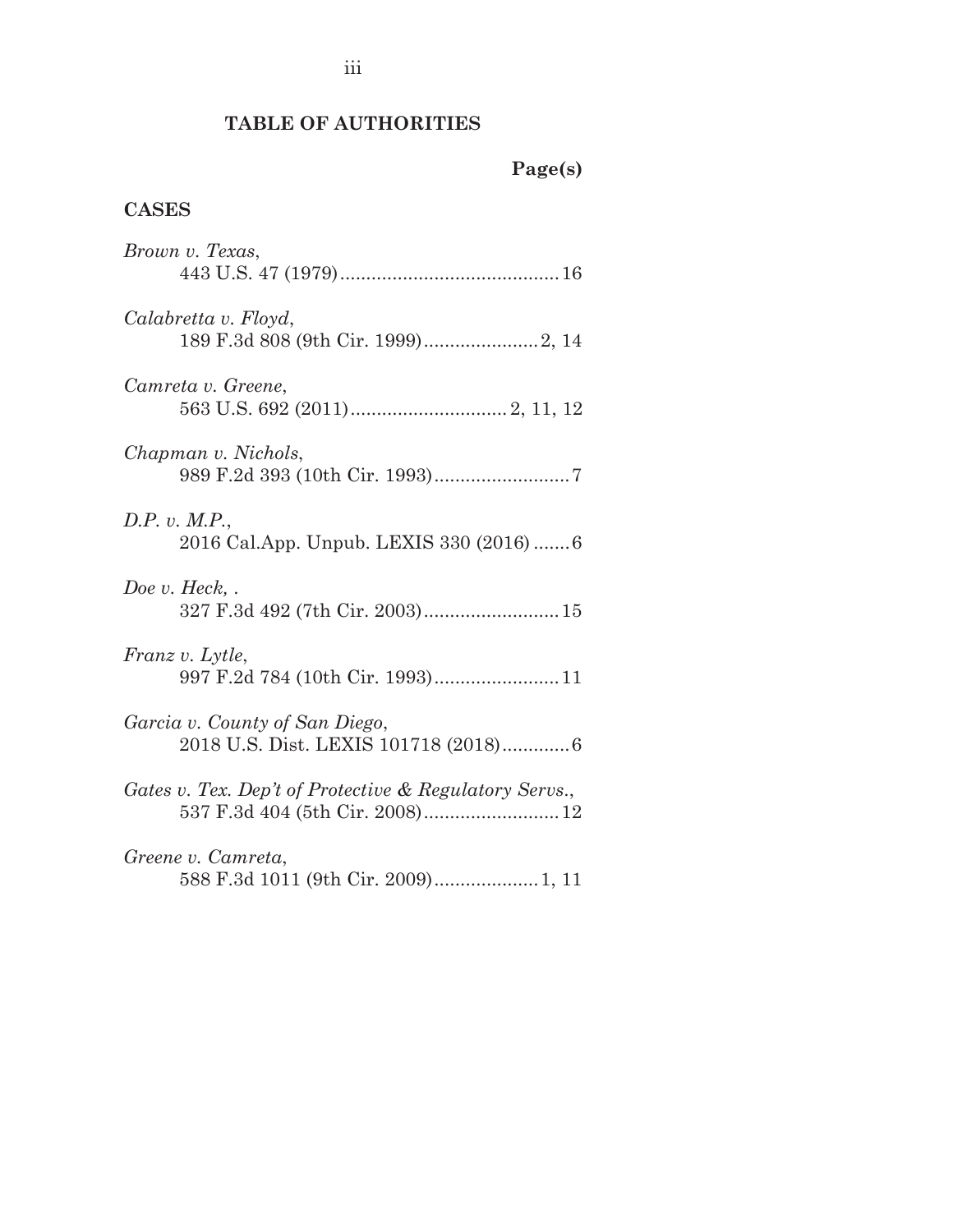| Hunter v. Auger,                                                                            |  |  |  |  |
|---------------------------------------------------------------------------------------------|--|--|--|--|
| <i>Justice v. City of Peachtree City,</i>                                                   |  |  |  |  |
| New Jersey v. T.L.O.,                                                                       |  |  |  |  |
| Parham $v.$ J.R.,                                                                           |  |  |  |  |
| Roe v. Tex. Dep't of Protective & Regulatory Servs.,                                        |  |  |  |  |
| T.H. v. Jefferson County Dept. of Human Resources,<br>70 So.3d 1236 (Ala. Civ. App. 2010) 6 |  |  |  |  |
| Troxel v. Granville,                                                                        |  |  |  |  |
| <i>Wallis v. Spencer,</i>                                                                   |  |  |  |  |
| <b>CONSTITUTIONAL PROVISION</b>                                                             |  |  |  |  |
|                                                                                             |  |  |  |  |
| <b>TREATISES</b>                                                                            |  |  |  |  |

| Diane Redleaf, They Took the Kids Last Night: |  |
|-----------------------------------------------|--|
| How the Child Protection System Puts Families |  |
|                                               |  |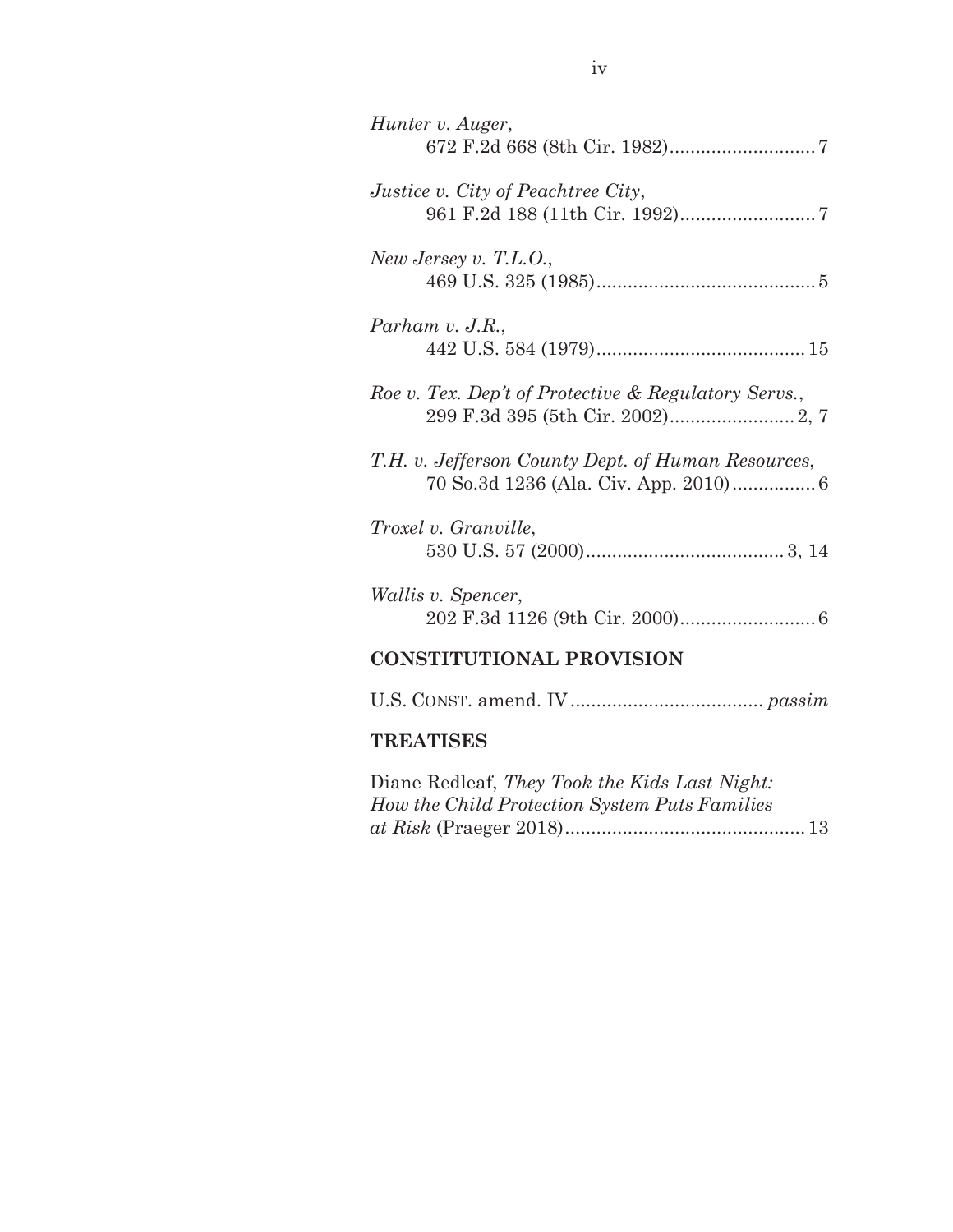| Doriane Coleman, Storming the Castle to Save<br>the Children: The Ironic Costs of a Child                                                                                                                               |
|-------------------------------------------------------------------------------------------------------------------------------------------------------------------------------------------------------------------------|
| Welfare Exception to the Fourth Amendment,                                                                                                                                                                              |
| Dorothy Roberts, Shattered Bonds: The Color of                                                                                                                                                                          |
| Jennifer Kwapisz, Fourth Amendment<br><b>Implications of Interviewing Suspected Victims</b><br>of Abuse in School, 86 St. John's L. Rev. 963                                                                            |
|                                                                                                                                                                                                                         |
| John Money, & Margaret Lamacz, Genital<br>Examinations and Exposure Experienced as<br>Nosocomial Sexual Abuse in Childhood, 175 J.                                                                                      |
| Josh Gupta-Kagan, Beyond Law Enforcement:<br>Camreta v. Greene, Child Protection<br>Investigations and the Need to Reform the<br>Fourth Amendment Special Needs Doctrine,<br>87 Tul. L. Rev. 353 (2012)  10, 11, 12, 13 |
| Steven F. Shatz, The Strip Search of Children<br>and the Fourth Amendment, 26 U.S.F. L. Rev.                                                                                                                            |
| Teri Dobbins Baxter, Constitutional Limits on<br>the Right of Government Investigators to<br>Interview and Examine Alleged Victims of<br><i>Child Abuse or Neglect</i> , 21 Wm. & Mary Bill of                          |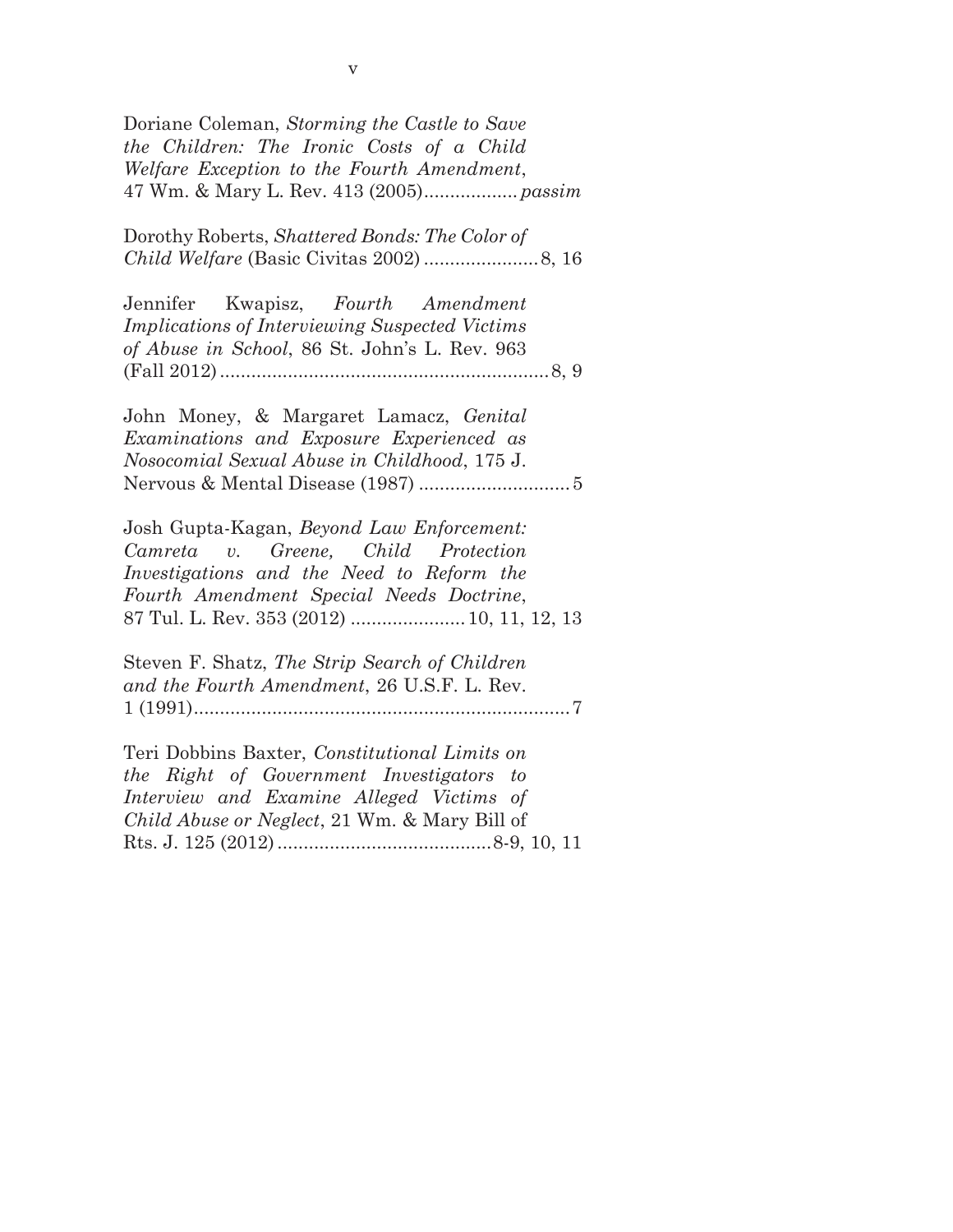|  |  | Zach Strassburger, Medical Decision Making |  |
|--|--|--------------------------------------------|--|
|  |  | for Youth in the Foster Care System, 49 J. |  |
|  |  |                                            |  |

### **OTHER AUTHORITIES**

| Brief of Amicus Curiae The                      |  |  |  |  |  |  |  |
|-------------------------------------------------|--|--|--|--|--|--|--|
| National Association of Social Workers,         |  |  |  |  |  |  |  |
| Safford Unified School Dist. #1 v. Redding, 557 |  |  |  |  |  |  |  |
|                                                 |  |  |  |  |  |  |  |
|                                                 |  |  |  |  |  |  |  |
| https://www.acf.hhs.gov/cb/research-            |  |  |  |  |  |  |  |
| data-technology/statistics-research/            |  |  |  |  |  |  |  |

child-maltreatment ................................................... 13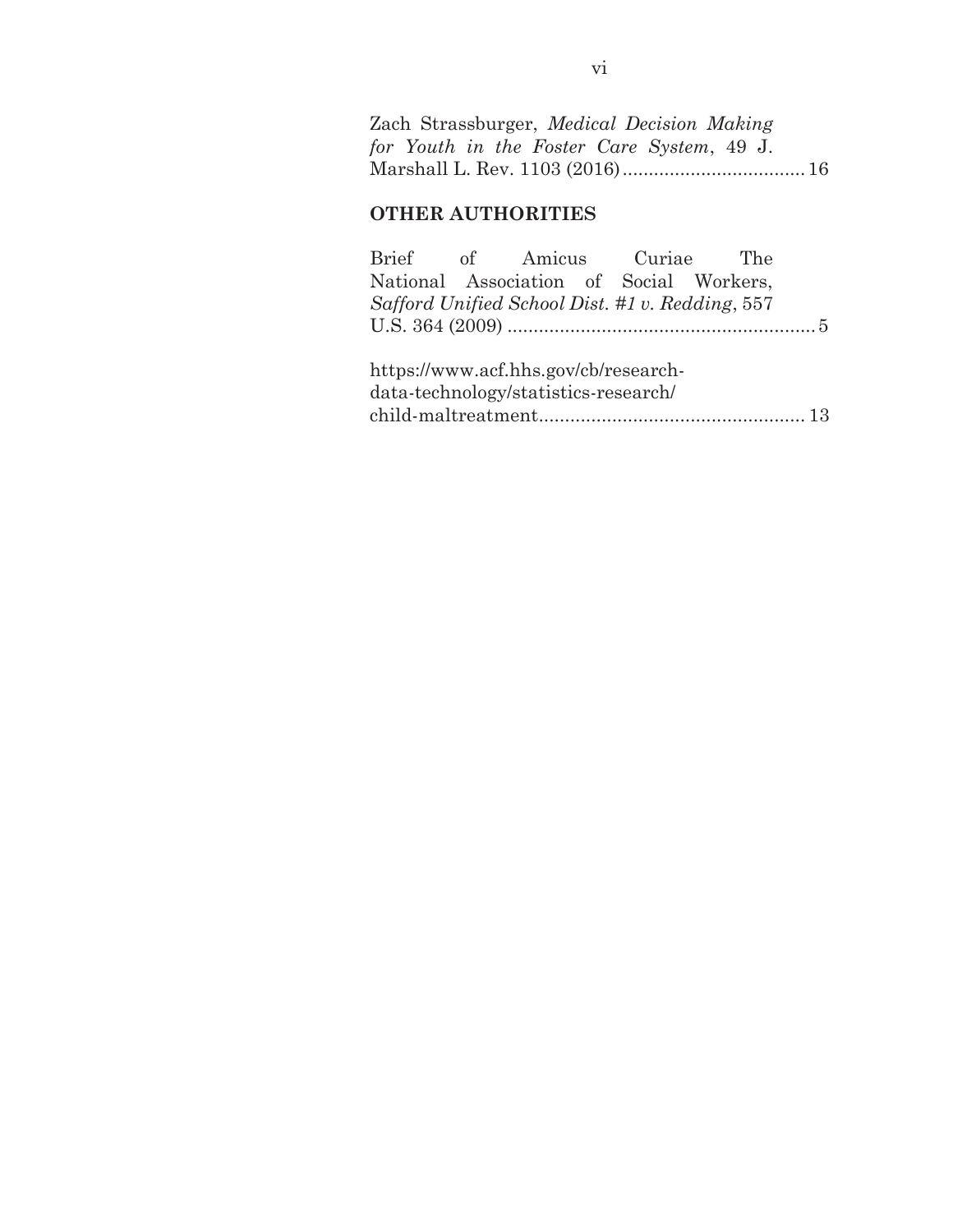#### **INTEREST OF AMICI CURIAE**<sup>1</sup>

Home School Legal Defense Association is a national nonprofit organization whose mission is to protect the fundamental constitutional right of parents to direct the education and upbringing of their children. With over 80,000 member families in fifty states, HSLDA is the world's largest homeschool advocacy organization.

In the early days of the modern homeschooling movement, we discovered that child-welfare investigators routinely avoid interacting with parents at the beginning of an investigation by going to the child's school or pre-school, as was done in this case.2 But because homeschooled children are at home when they are at school, child-welfare investigators could not routinely avoid parents. This led to many distressing encounters at the front door of homeschooling families, often simply because they

 $\overline{a}$ 

<sup>1</sup> No party's counsel authored this brief in whole or in part; no party or party's counsel contributed money that was intended to fund preparing or submitting this brief; and no person—other than the amicus curiae, its members, or its counsel—contributed money that was intended to fund preparing or submitting this brief. Counsel for all parties have received notice of HSLDA's intent to file this brief. All parties have consented to the filing of amicus briefs.

<sup>2</sup> See, e.g., *Greene v Camreta*, 588 F.3d 1011, 1017 (9th Cir. 2009)("Camreta thought the school would be a good place for the interview because it is a place where children feel safe and would allow him 'to conduct the interview away from the potential influence of suspects, including parents.' According to Camreta, '[i]nterviews of this nature, on school premises, are a regular part of [child protective services] practice and are consistent with DHS rules and training.'")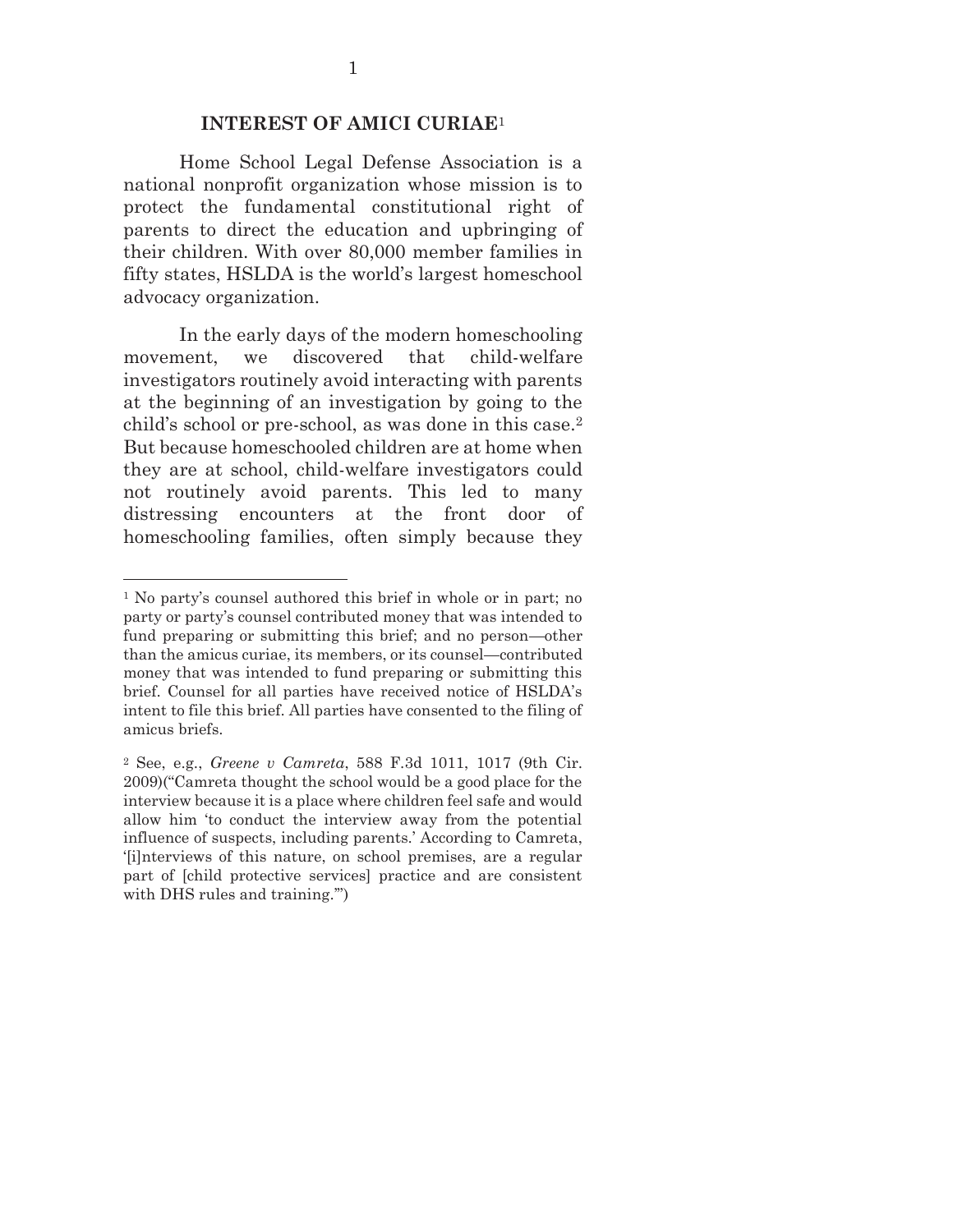homeschooled at a time when it was not as accepted as it is today. It was HSLDA's position then, as it is now, that child-welfare investigators have a difficult and often thankless job in protecting children from abuse and neglect, but the government also has an important interest in protecting the interests of children in the privacy and dignity of their homes and bodies and in the lawfully-exercised authority of their parents even while investigating allegations of abuse or neglect.

From its founding in 1983, HSLDA has assisted thousands of families in protecting those interests during these encounters, often commenced in response to anonymous or malicious hotline tips that later prove to be unfounded. HSLDA was lead counsel in *Calabretta v. Floyd*, 189 F.3d 808 (9th Cir. 1999), in which the Ninth Circuit held that the nonconsensual entry into the home and subsequent strip search of the children violated the constitutional rights of that homeschooling family, and that both rights were clearly established in 1994. HSLDA filed an amicus brief in another strip search case, *Roe v. Texas Dep't of Protective and Regulatory Services*, 299 F.3d 395 (5th Cir. 2002), in which the Fifth Circuit held the search of the child was unconstitutional, but not yet clearly established. HSLDA also joined an amicus brief in *Camreta v. Greene*, 563 U.S. 692 (2011), in which this Court granted certiorari to decide whether traditional Fourth Amendment analysis applies in child-welfare investigations, then dismissed when it became moot.

HSLDA is currently representing a homeschooling mother in Kentucky whose six children were strip searched by a child-welfare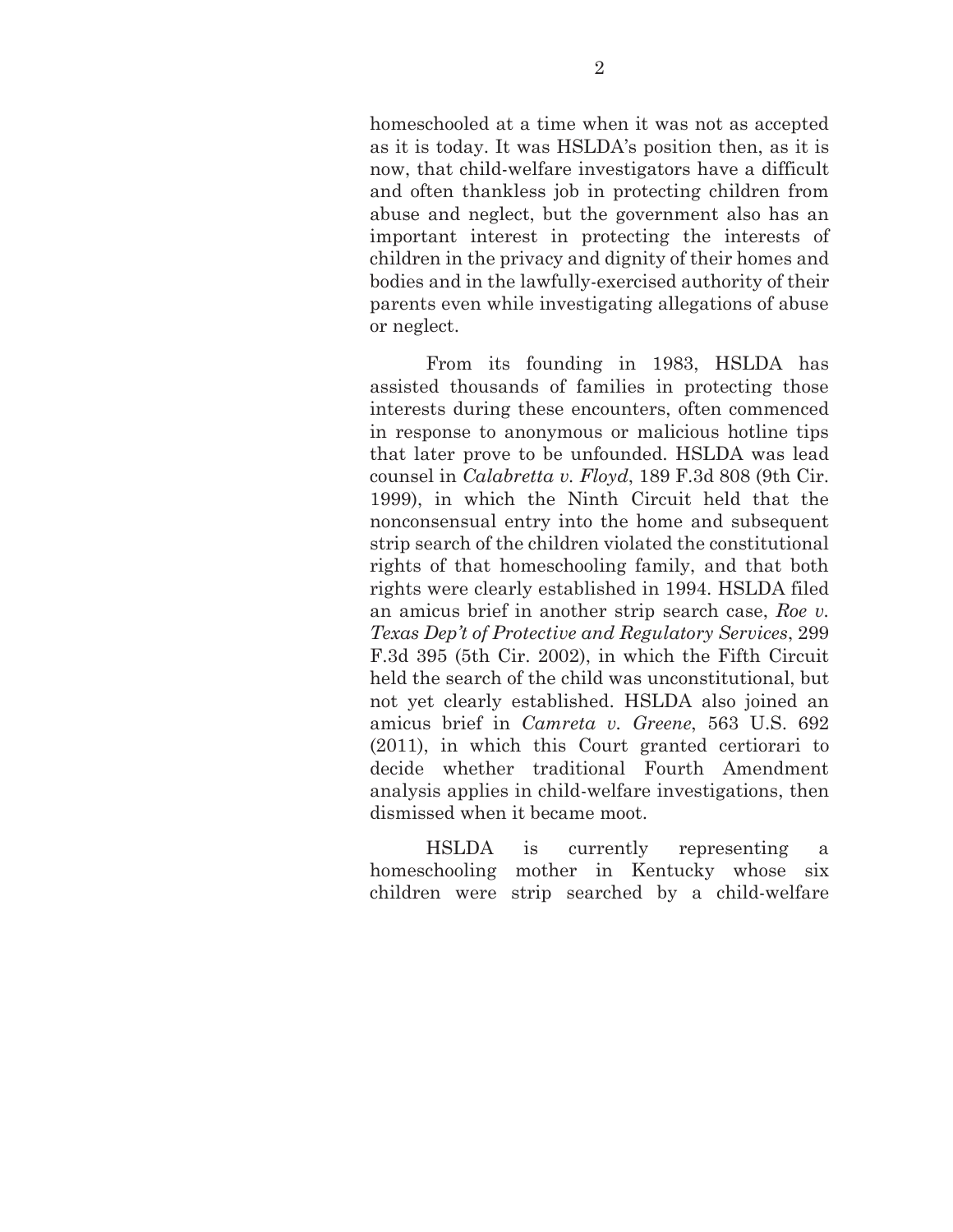investigator. After the investigation was closed as unfounded, we sued the investigator, who was responding to a non-emergency report that the mom had left her children in the car for less than ten minutes the day before while she ran into Cobbler's Café to buy the kids some muffins on the way to karate practice. *Curry v. Kentucky Cabinet for Health and Family Services*, 3:17CV-730 (W.D. Ky, filed 2017).

Parental Rights Foundation is a national, nonprofit, nonpartisan advocacy organization with supporters in all fifty states.

Parental Rights Foundation is concerned about the erosion of the legal protection of parents to raise, nurture, and educate their children without undue state interference, and about the unfortunate, unintended consequences to innocent children caused by the routine overreach of the child-welfare system. Parental Rights Foundation seeks to protect children by preserving the liberty of their parents by educating those in government and the public about the need to roll back some of the intrusive state mechanisms that have worked to harm more children than they help.

This Court has repeatedly held that parents have a fundamental right to direct the care, custody, and control of their children, most recently in *Troxel v. Granville*, 530 U.S. 57 (2000). Yet parents continue to encounter obstacles in exercising those rights—in schools, in hospitals, in their communities, and in the family court system. This case represents one of the most heart wrenching, yet all-too common occurrences of undue interreference: the unjustified strip search of a child by a child-welfare investigator.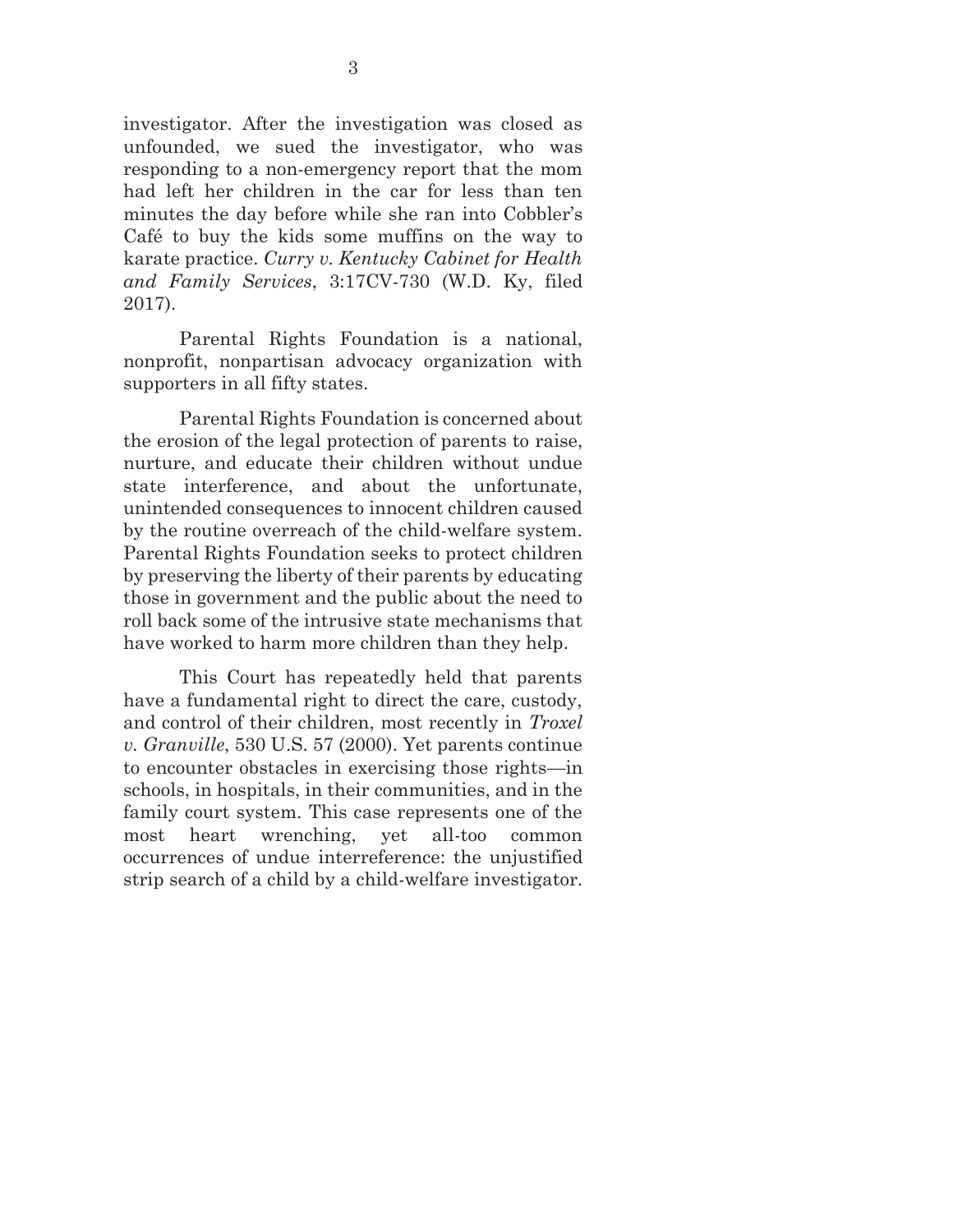Parental Rights Foundation was an amicus in the case below.

*Amici curiae* respectfully adopt, in relevant part, the Statement of the Case set forth in the Petition for Certiorari filed by the Petitioners. Petition for a Writ of *Certiorari* at 2.

#### **SUMMARY OF ARGUMENT**

Amici Home School Legal Defense Association and Parental Rights Foundation have seen the damage caused to families by unconstitutional searches of children by child-welfare investigators. Both our experience and significant scholarly research show that strip searches, which can include intrusive vaginal and anal exams and photographs of a child's most intimate areas against the child's protest, can cause immense emotional and psychological harm to the child.

I.B.'s petition for certiorari presents the Court with an excellent vehicle to halt the nationwide problem of unconstitutional searches and seizures of children practiced on a regular basis during childwelfare investigations.

#### **ARGUMENT**

### **I. Strip searches in child-welfare investigations harm children.**

Child-welfare investigations, especially those that involve strip searches, are harmful to children in several ways. In her seminal article on the effect of child-welfare investigations, *Storming the Castle to Save the Children: The Ironic Costs of a Child Welfare Exception to the Fourth Amendment*, 47 Wm. & Mary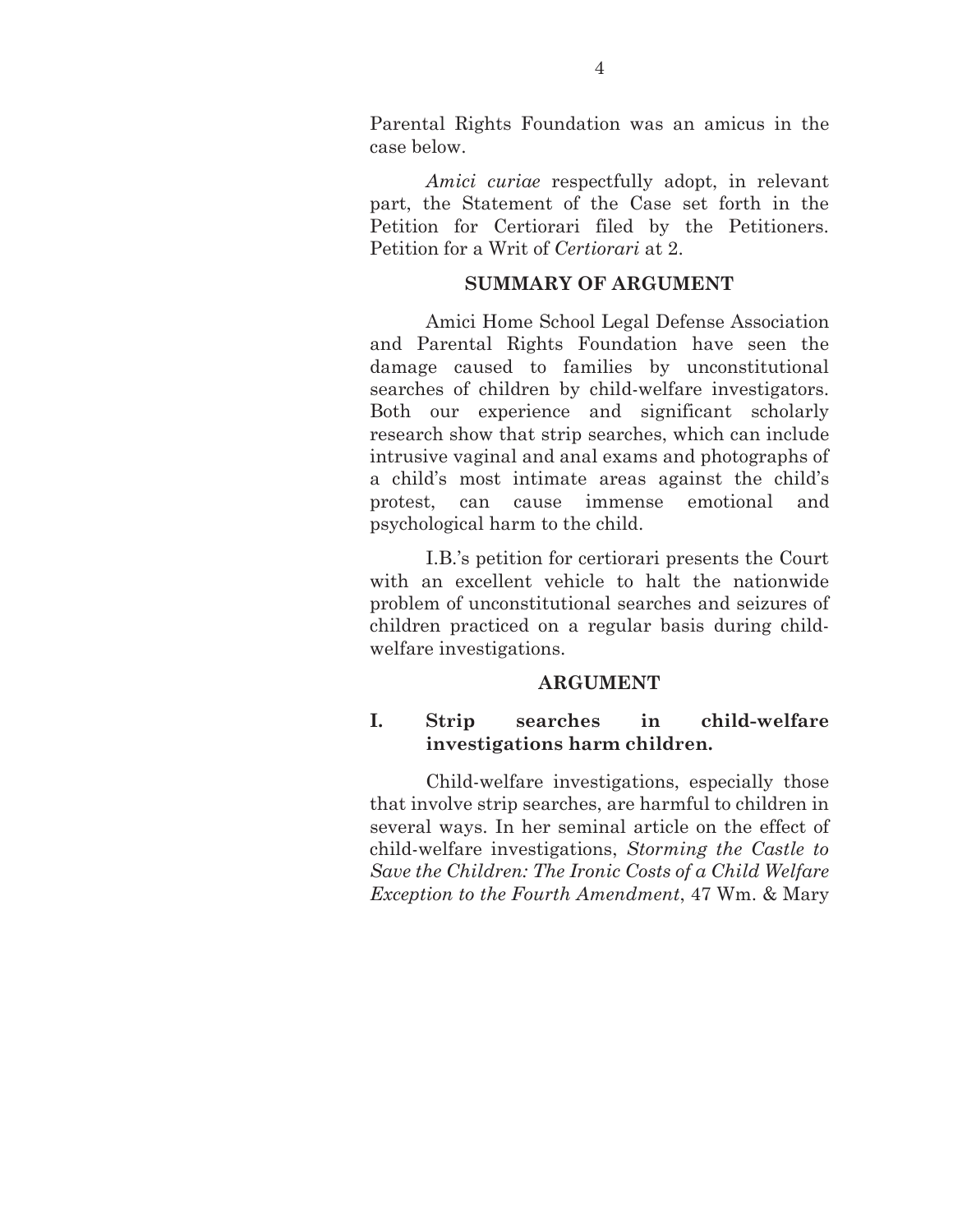L. Rev. 413, 419 (2005), Duke University law professor, Doriane Coleman, said, "The investigations undermine the fundamental values of privacy, dignity, personal security, and mobility that are protected by the Fourth Amendment." Regarding strip searches specifically, Professor Coleman said, "it is patently wrong for states to assume that a child will be equally comfortable with a full or partial strip search conducted during an annual checkup and a full or partial strip search conducted during a child abuse investigation." *Id.* at 517-18

This Court has held that the "search of a child's person ... no less than a similar search carried out on an adult, is undoubtedly a severe violation of subjective expectations of privacy." *New Jersey v. T.L.O.*, 469 U.S. 325, 337-338 (1985). "And in the ultimate irony, children who are subject to genital examinations appear to experience the investigatory examinations as sexual abuse." Coleman, *supra* at 521.3

Even social workers understand the heightened risks posed by strip searches. The National Association of Social Workers cautioned in its amicus brief in *Safford Unified School Dist. #1 v. Redding*, 557 U.S. 364 (2009), "Even for adults, a strip search is a demeaning and distasteful procedure that requires a high level of justification. For children and adolescents, it is far more significant." Possibly to

 $\overline{a}$ 

<sup>3</sup> Citing Money, John & Margaret Lamacz, *Genital Examinations and Exposure Experienced as Nosocomial Sexual Abuse in Childhood*, 175 J. Nervous & Mental Disease, 713-21 (1987) (peer-reviewed article setting out this finding and noting the implications of sexual abuse by care providers).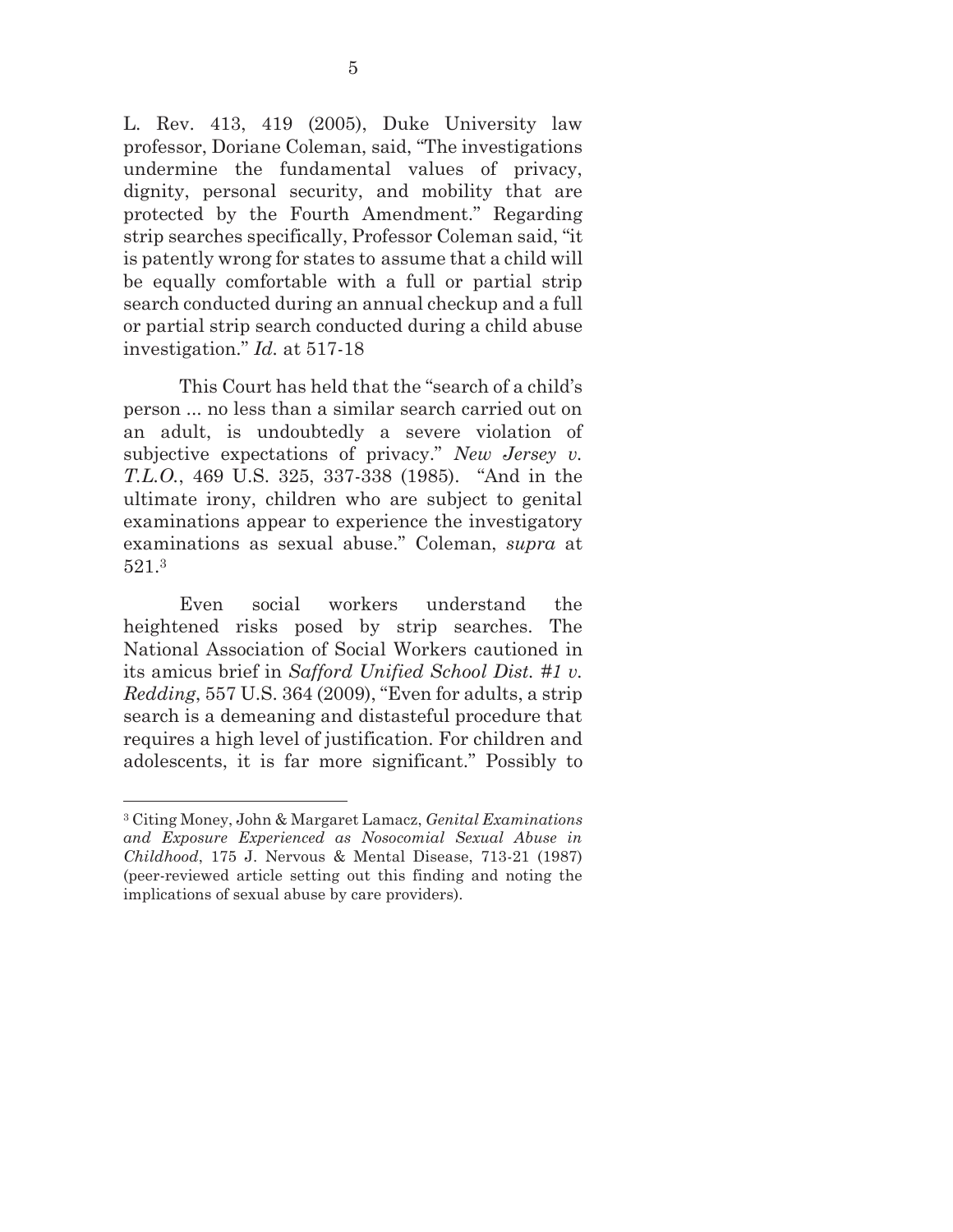counteract the negative associations with strip searches, it is becoming more common for childwelfare investigators to instead refer to nude examinations of children as "body checks." See, e.g., *Garcia v. County of San Diego*, 2018 U.S. Dist. LEXIS 101718 (describing a search for marks and bruises in a child rape investigation as a "body check"); *D.P. v. M.P.*, 2016 Cal.App. Unpub. LEXIS 330 (search under the child's diaper described as "body check"); *T.H. v. Jefferson County Dept. of Human Resources*, 70 So.3d 1236 (Ala. Civ. App. 2010) (search of genital area called "body check" rather than "search"). But the intrusions on privacy and psychological harms remain the same, no matter the term.

In *Storming the Castle*, Professor Coleman notes that "the scientific evidence is strong that children, even babies, have the ability to develop – and indeed most healthy children do develop – a strong sense of bodily security, intimacy, and privacy." Coleman, *supra* at 515. That was certainly the case in this matter, where I.B. said, "Mommy, do you remember when the woman with white hair came to my school? I hope she doesn't come again, because I don't like it when she takes all my clothes off."

Strip searches can bring emotional and psychological damage to children. In *Wallis v. Spencer*, 202 F.3d 1126, 1136 (9th Cir. 2000), the exams "included internal body cavity examination of the children, vaginal and anal. Dr. Spencer also took photographs of both the inside and the outside of Lauren's vagina and rectum and Jessie's rectum. These examinations were conducted on Jessie's third birthday." The court found that "Lauren was very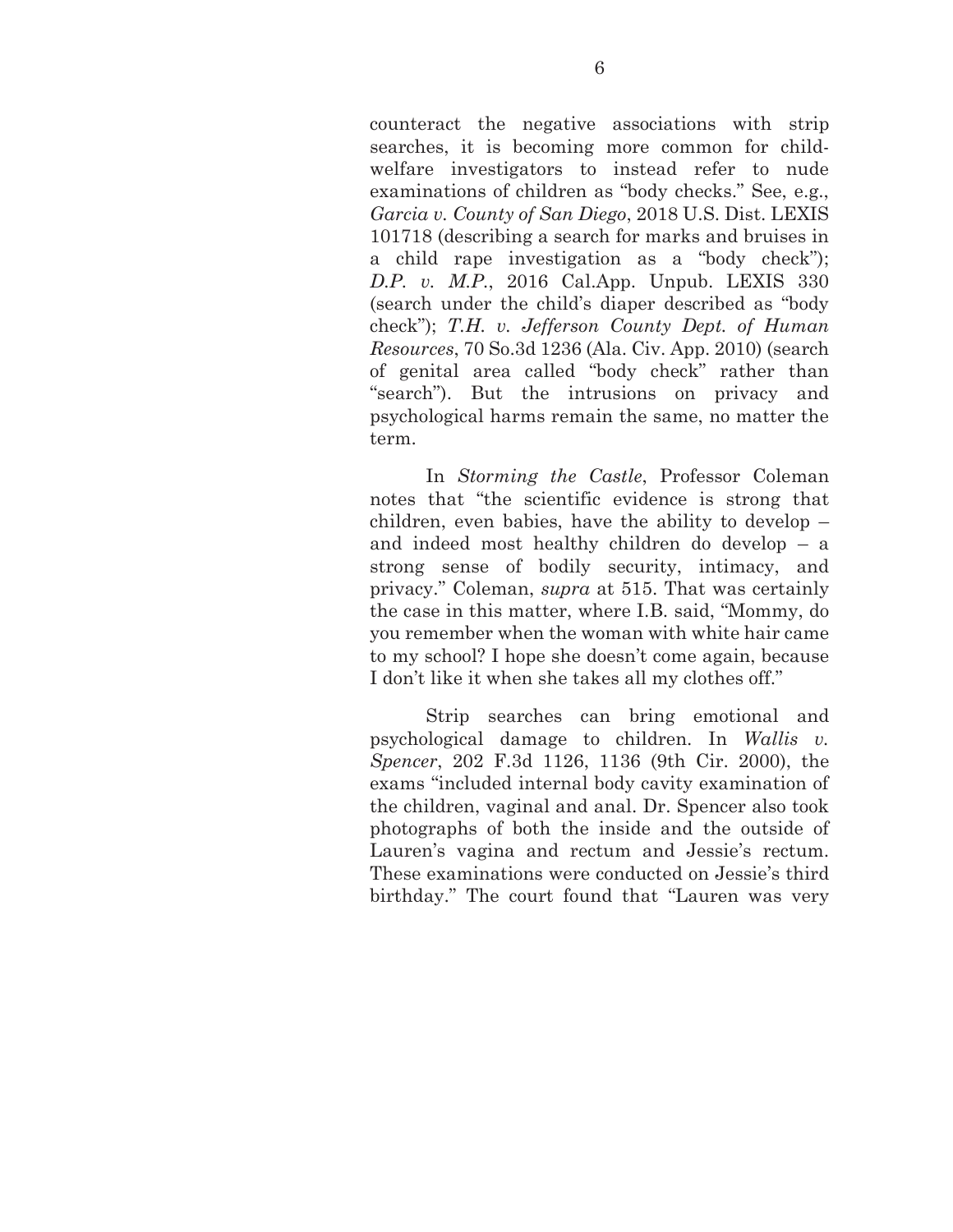upset by the procedures and asked for her parents." *Id*.

In *Roe v. Tex. Dep't of Protective & Regulatory Servs.*, 299 F.3d 395, 399 (5th Cir. 2002), the childwelfare investigator assured six-year-old Jackie's mom, "Oh, don't worry. It's more stressful for the parent than it is the child," then "took pictures of Jackie's vagina and buttocks in a closed position, and then instructed Mrs. Roe to spread Jackie's labia and buttocks, so that she could take pictures of the genital and anal areas." Jackie "subsequently experienced frequent nightmares involving the incident, and exhibited anxiety responses, for which she underwent counseling. The symptoms persisted for about six months." *Id*.

Courts have recognized that strip searches are "demeaning, dehumanizing, undignified, humiliating, terrifying, unpleasant, embarrassing, repulsive, signifying degradation and submission." (*Chapman v. Nichols*, 989 F.2d 393, 395-96 (10th Cir. 1993); "thoroughly degrading and frightening" (*Justice v. City of Peachtree City*, 961 F.2d 188, 192 (11th Cir. 1992); and "an embarrassing and humiliating experience." (*Hunter v. Auger*, 672 F.2d 668, 674 (8th Cir. 1982)).

Steven F. Shatz's excellent article *The Strip Search of Children and the Fourth Amendment*, 26 U.S.F. L. Rev. 1, 12 (1991), revealed that "psychological experts have also testified that victims often suffered post-search symptoms including 'sleep disturbance, recurrent and intrusive recollections of the event, inability to concentrate, anxiety, depression and development of phobic reactions,' and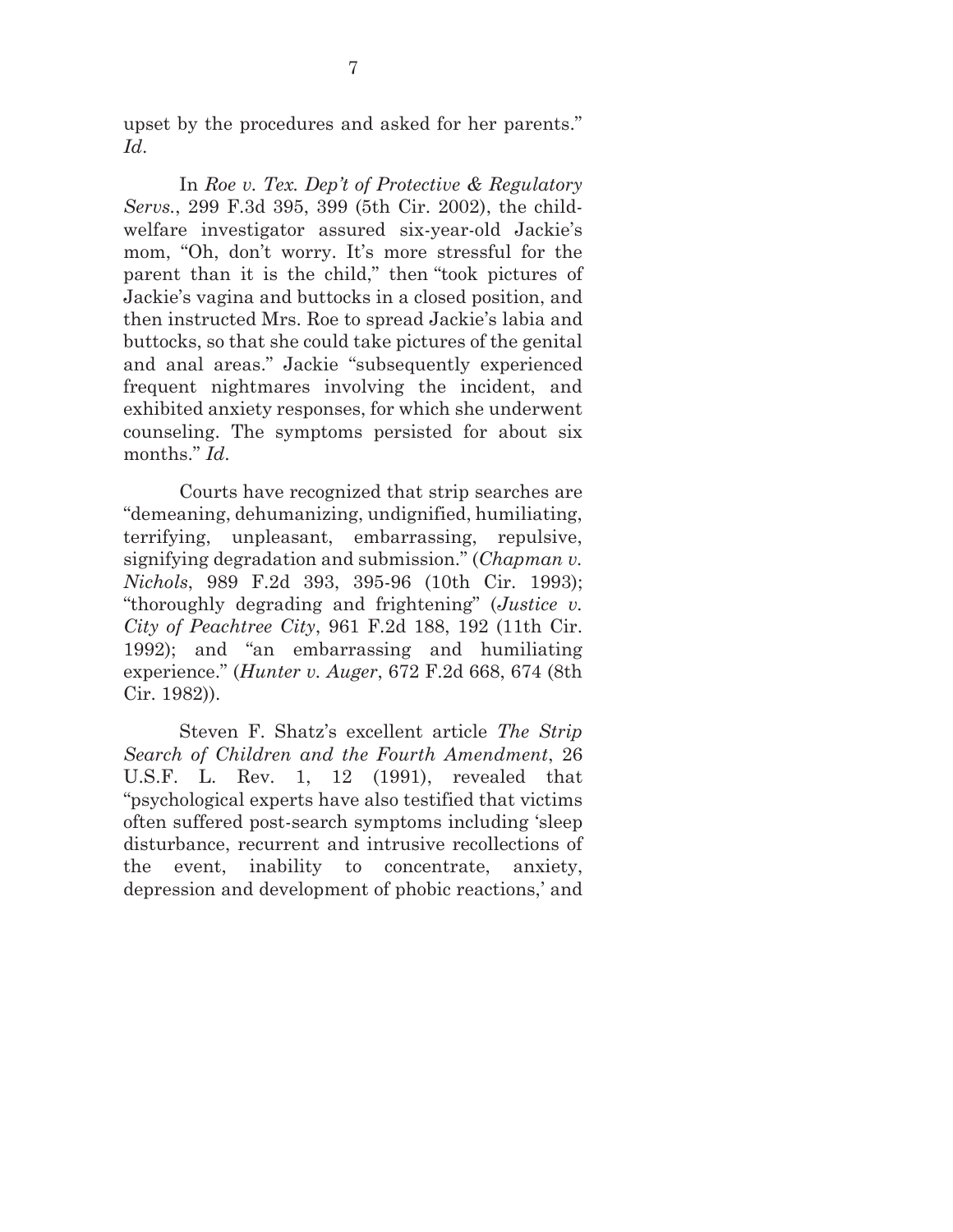that some victims have been moved to attempt suicide." Professor Coleman also lists studies that found "as a result of the investigation, family members, including children, suffer from a range of responses including trauma, anxiety, fear, shame, guilt, stigmatization, powerlessness, self-doubt, depression, and isolation." Coleman, *supra* at 520.

Dr. Maisha Hamilton-Bennett, a Chicago psychologist, points out, "we learn how to trust by trusting our parents to take care of us no matter what." Dorothy Roberts, *Shattered Bonds: The Color of Child Welfare* 59 (Basic Civitas 2002). Strip searches that are done against the parents' wishes or without their knowledge can negatively affect this bond of trust between children and parents.

#### **II. Child-welfare investigations can be traumatic, life-altering events.**

Federal courts such as the Tenth Circuit below often fail to realize the harm that child-welfare investigations can cause to innocent children, and research shows that the state, in its effort to investigate child abuse and neglect, can often cause more harm than good. Coleman, *supra* at 441 ("The majority of intrusions on family privacy do not directly benefit the children involved, and in many instances actually cause them demonstrable harm.") More recently, Teri Dobbins Baxter has found that "research has shown that investigations, particularly those that are unnecessarily intrusive or that separate children from their caregivers, can be traumatic and psychologically harmful to the children as well as damaging to the family as a whole." *Constitutional Limits on the Right of Government*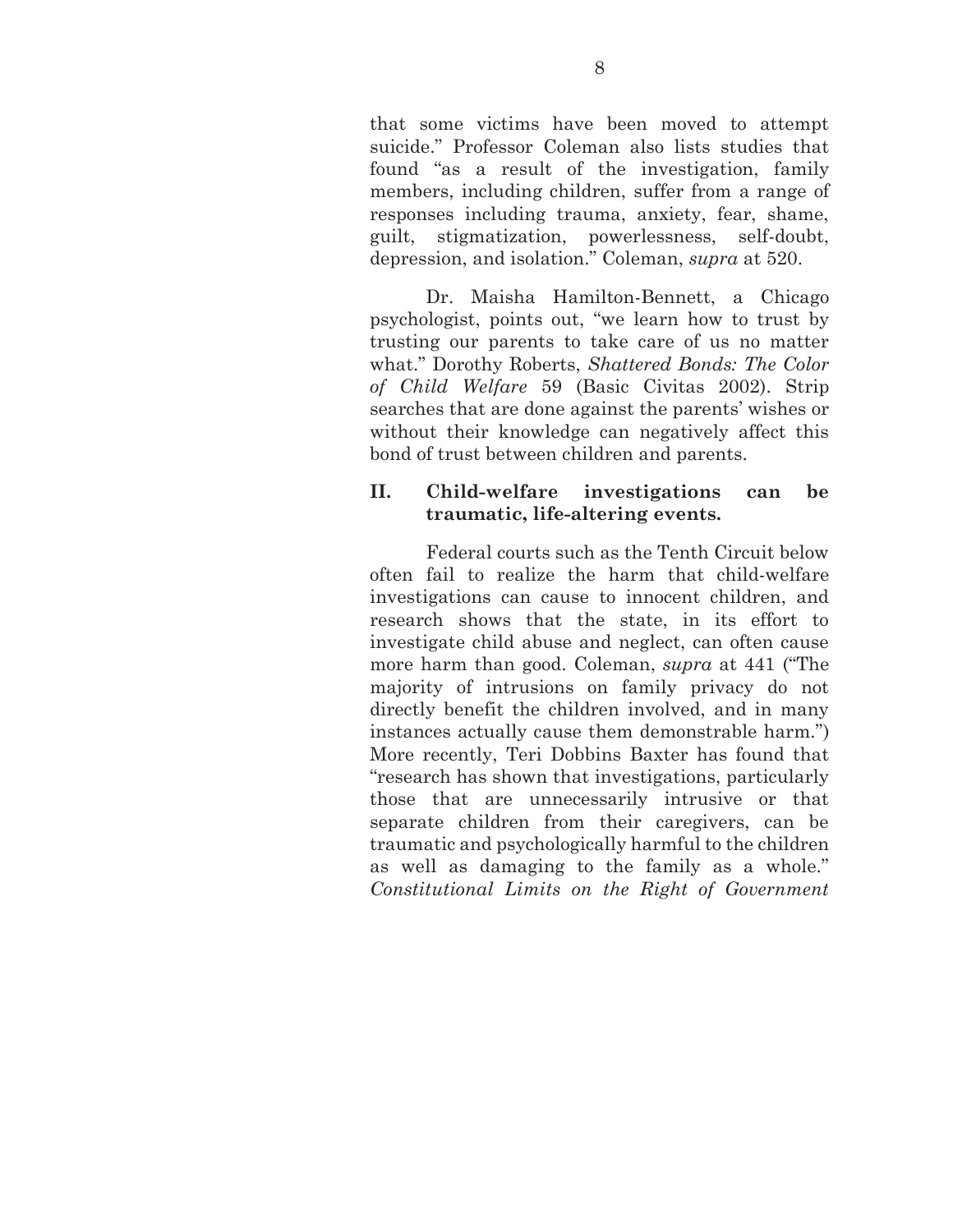*Investigators to Interview and Examine Alleged Victims of Child Abuse or Neglect*, 21 Wm. & Mary Bill of Rts. J. 125, 127 (2012). Jennifer Kwapisz wrote in the same year that "children, of course, have a strong interest in being free from abuse. But they also have a strong interest in being free from intrusive, traumatic questioning by strangers." *Fourth Amendment Implications of Interviewing Suspected Victims of Abuse in School*, 86 St. John's L. Rev. 963, 965 (Fall 2012).

Unnecessary investigations and unduly harmful ones would be moderated by application of the Fourth Amendment requirement for a warrant prior to seizing the children for interviewing them without their parent's knowledge or consent, examining their bodies, or photographing them, as suggested by Petitioners' first Question Presented. Kwapisz points out that "being questioned about [child abuse] in any fashion can be an extremely traumatic experience for a child, with both short-term and long-term effects on children's mental and emotional stability. One can only imagine how this harm might be exacerbated if a stranger approaches a child and begins questioning her in a direct, rushed fashion about whether she has been abused." Kwapisz, *supra* at 993. Actually, because of the facts of this case, this Court does not even have to imagine. The complaint alleges that I.B. was upset by the strip search (App. 118a), that she is angry and still talks about it years later (App. 121a), and that she "suffered trauma similar to that suffered by children who are sexually abused…" (App. 121a).

Yet child-welfare investigators often resist the modest steps required of law enforcement authorities,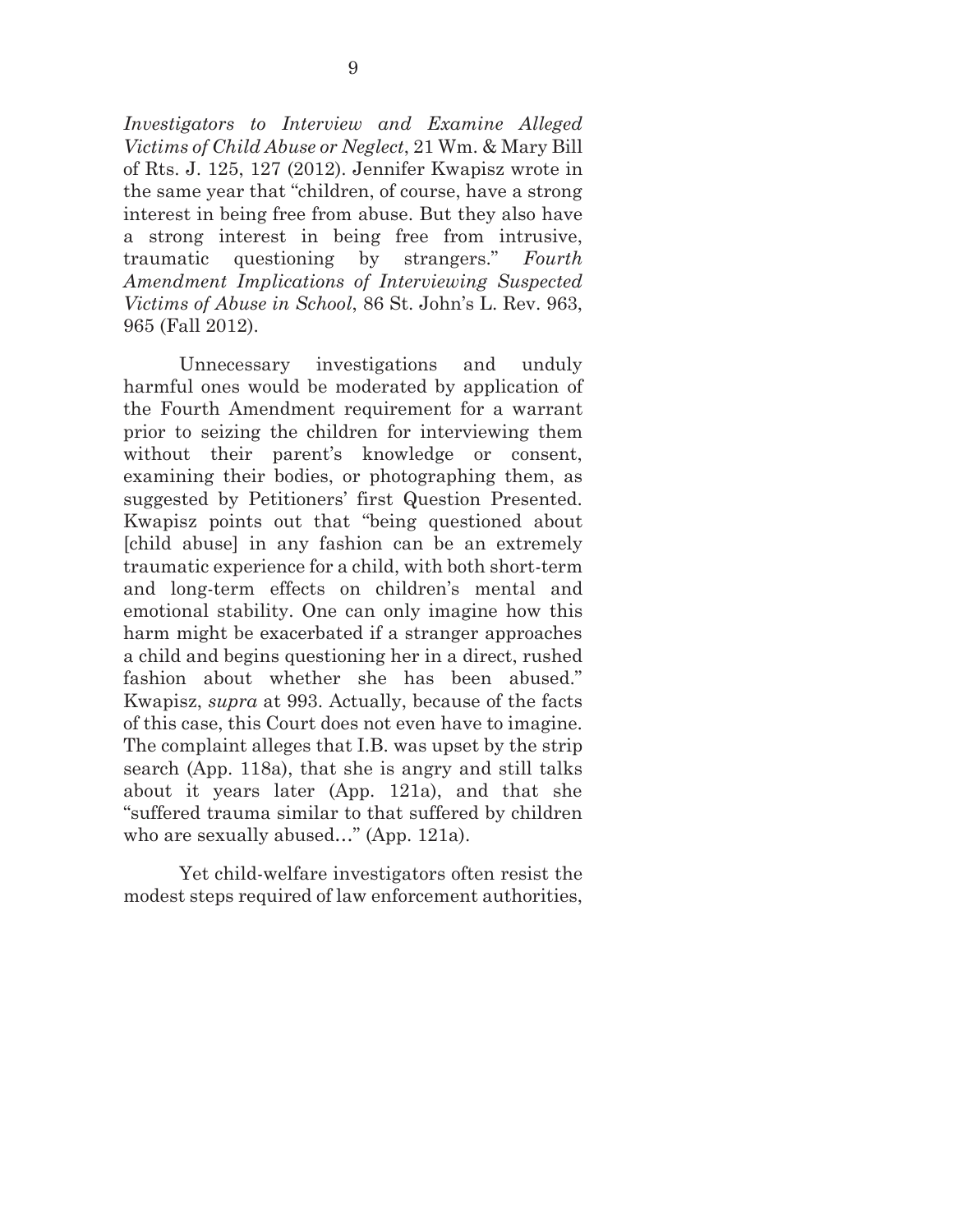whether by making a blanket argument that the Fourth Amendment does not apply to child-welfare investigations (a position now rejected across the country), or as in this case, through seeking to apply some exception to the Fourth Amendment's warrant requirement to any case involving child protection concerns. Josh Gupta-Kagan asserts that viewing the Fourth Amendment as allowing warrantless searches in child-welfare investigations "permits significant invasions of children's and families' privacy at home and elsewhere, implicating fundamental constitutional rights without consideration of the severity or credibility of allegations." *Beyond Law Enforcement: Camreta v. Greene, Child Protection Investigations and the Need to Reform the Fourth Amendment Special Needs Doctrine*, 87 Tul. L. Rev. 353, 357 (2012). Amici agree with Teri Dobbins Baxter, who argues that "the warrant requirement – or at least the requirement that searches or seizures be conducted based on probable cause – should not be dispensed with lightly, even when government officials are trying to protect vulnerable children." Baxter, *supra* at 141.

Some child-welfare investigations are "relatively narrow in scope, initially including only a private discussion with the child." Coleman, *supra* at 438. But Baxter argues that in warrantless searches by social workers, the law requires that "any visual inspection … should be limited to the area alleged to have been injured. For example, if the report claims that the child has bruises on his arm, the child could be required to roll up his sleeves so that the social worker can examine his arms. The social worker could not, however, require the child to lift his pant legs or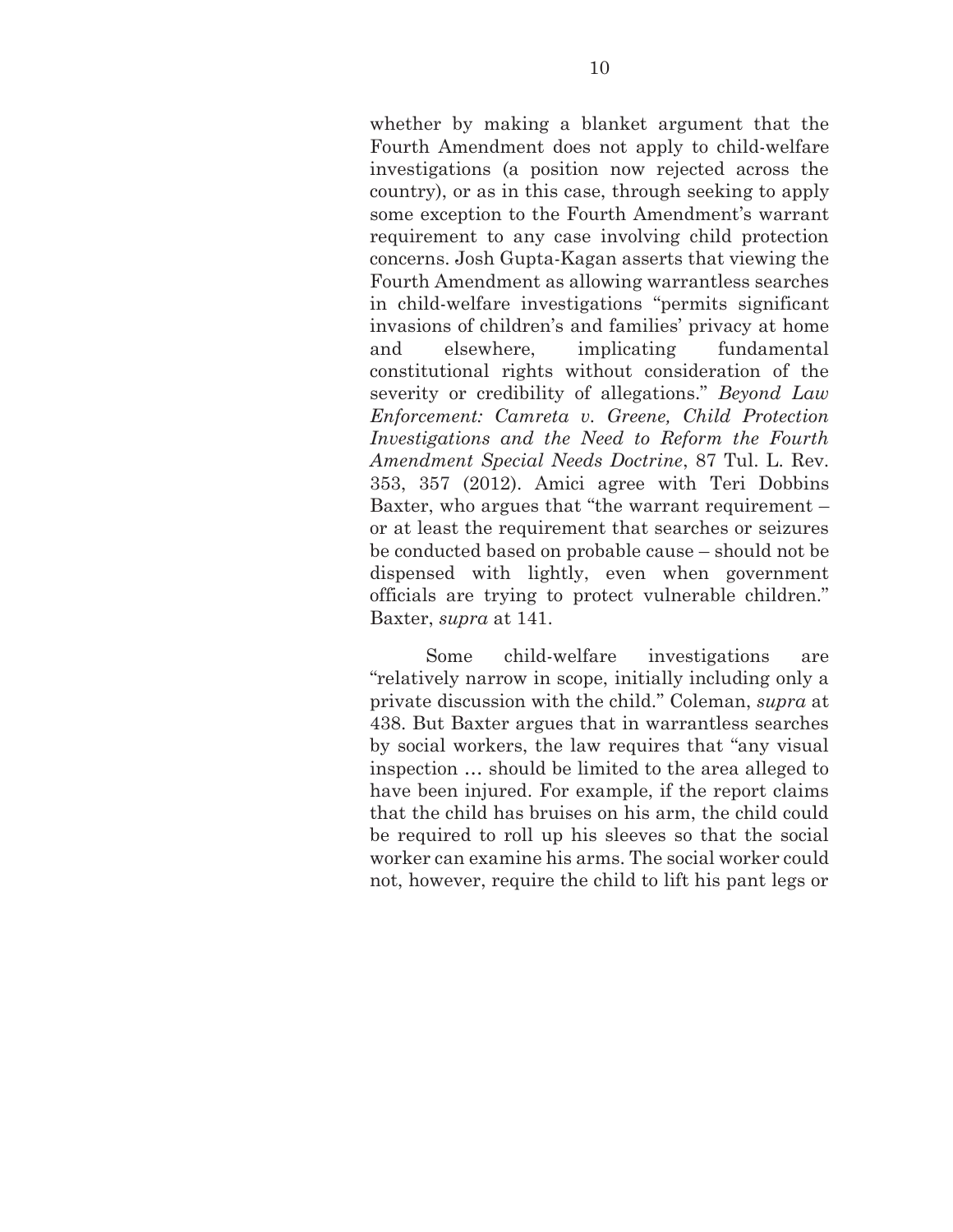his shirt for examination of the legs or torso." Baxter, *supra* at 167.

But many investigations quickly escalate to include strip searches, photographs of nude children (as in this case), intrusive questionnaires that go far beyond the initial allegations, and even vaginal/anal exams. In *Franz v. Lytle*, 997 F.2d 784, 785 (10th Cir. 1993), a state actor conducting a child-welfare investigation forced the child to:

Remov[e] her pants, laying her down on the floor, and spreading her legs apart as ordered. Kneeling over Ashley, Officer Lytle then touched her vaginal area in several places 'checking for any soreness or swelling,' and Ashley's reaction to his touch, asking her if the places he pressed hurt.

The investigators in *Camreta v. Greene*, 563 U.S. 692 (2011), "chose to interview S.G. at her school, during the school day, and without contacting her mother first, and—at least as alleged by S.G.—chose to keep S.G. in a room with him until she agreed that her father had molested her." Gupta-Kagan, *supra* at 371. While this Court determined that S.G.'s claims were moot after she left the state of Oregon and was nearly 18 years old, the harm she experienced during the investigation was undisputed. See *Greene v. Camreta*, 588 F.3d 1011 (9th Cir. 2009). Indeed, she too was later strip searched following the two hours of questioning she experienced, and her claims as to the strip search were sustained by the Ninth Circuit. *Id.* at 1037.

The Fifth Circuit has recognized that childwelfare investigations can cause "trauma" to the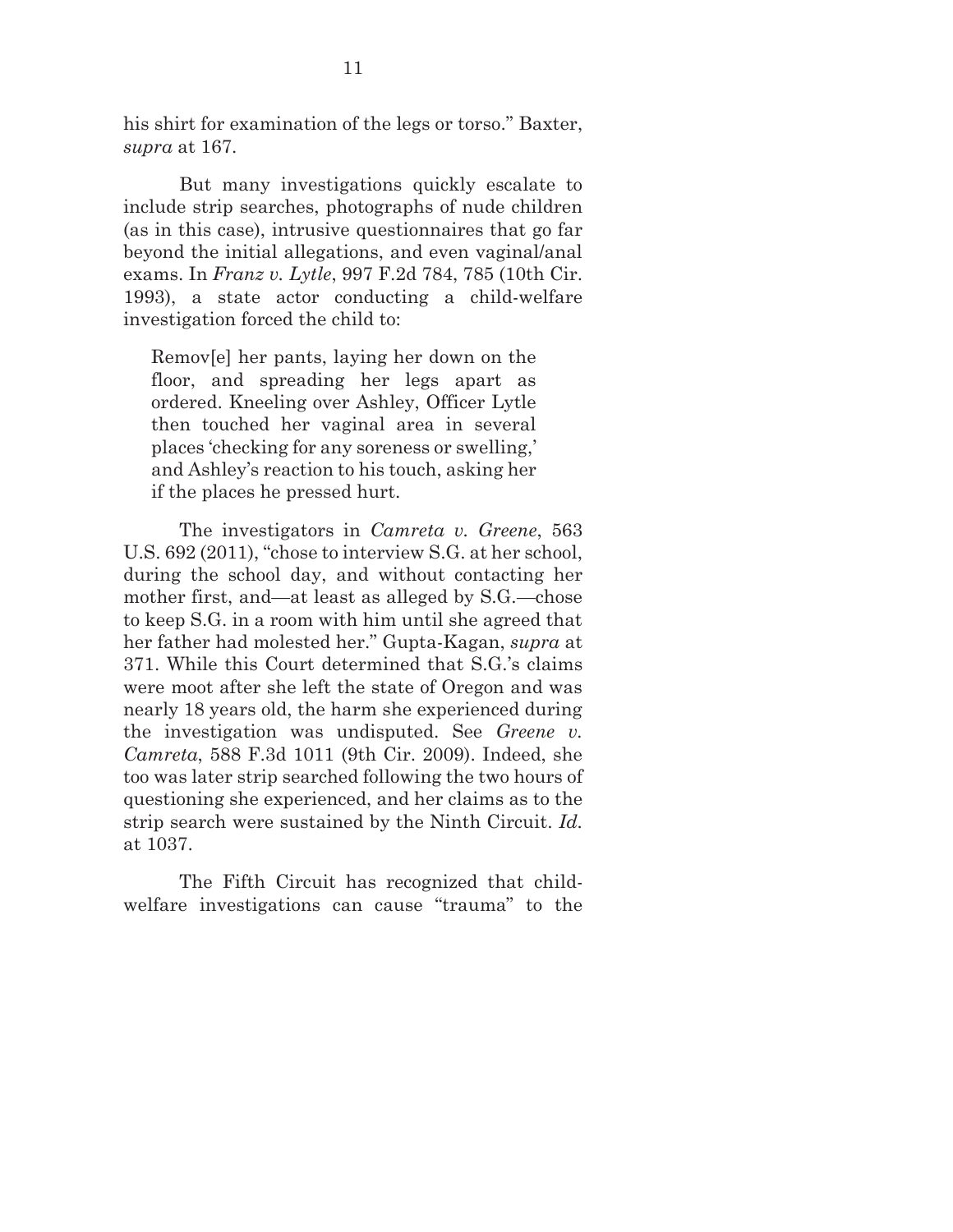child, especially if the child is subjected to multiple interviews or investigations. *Gates v. Tex. Dep't of Protective & Regulatory Servs*., 537 F.3d 404, 413 (5th Cir. 2008).4 Children know that they are being singled out and interviewed, and this can imply to them that an authority figure thinks they have done something wrong. This is especially the case in situations like *Camreta*, where an investigator and armed police officers, both male, kept a nine-year-old girl in a room for questioning, without any familiar adult present for one to two hours. They also proceeded to give her – through their intrusive questions about alleged sexual activity – a lesson in sexual education that her own parents had never taught her. This poorlyperformed interview of a child can be traumatic. As counsel for the child told this Court in oral argument, "When a child is asked, interrogated about whether or not her father touches her inappropriately, that's not a neutral action. Whether or not she has been abused, that causes trauma to the child." Transcript of Oral Argument at 39, *Camreta v. Greene*, *supra* (2011), cited in Gupta-Kagan, *supra* at 375.

Often, it does not matter what the original report was, or what the reporter's veracity and basis of knowledge was – the investigator will "search every room of the home and interview all children and adults in that home," Gupta-Kagan, *supra* at 370, whether or not she has probable cause. And many of these interviews and exams are done without the consent or even knowledge of the child's parent, as in this case.

 $\overline{a}$ 

<sup>4</sup> Amicus HSLDA was also an amicus in *Gates*.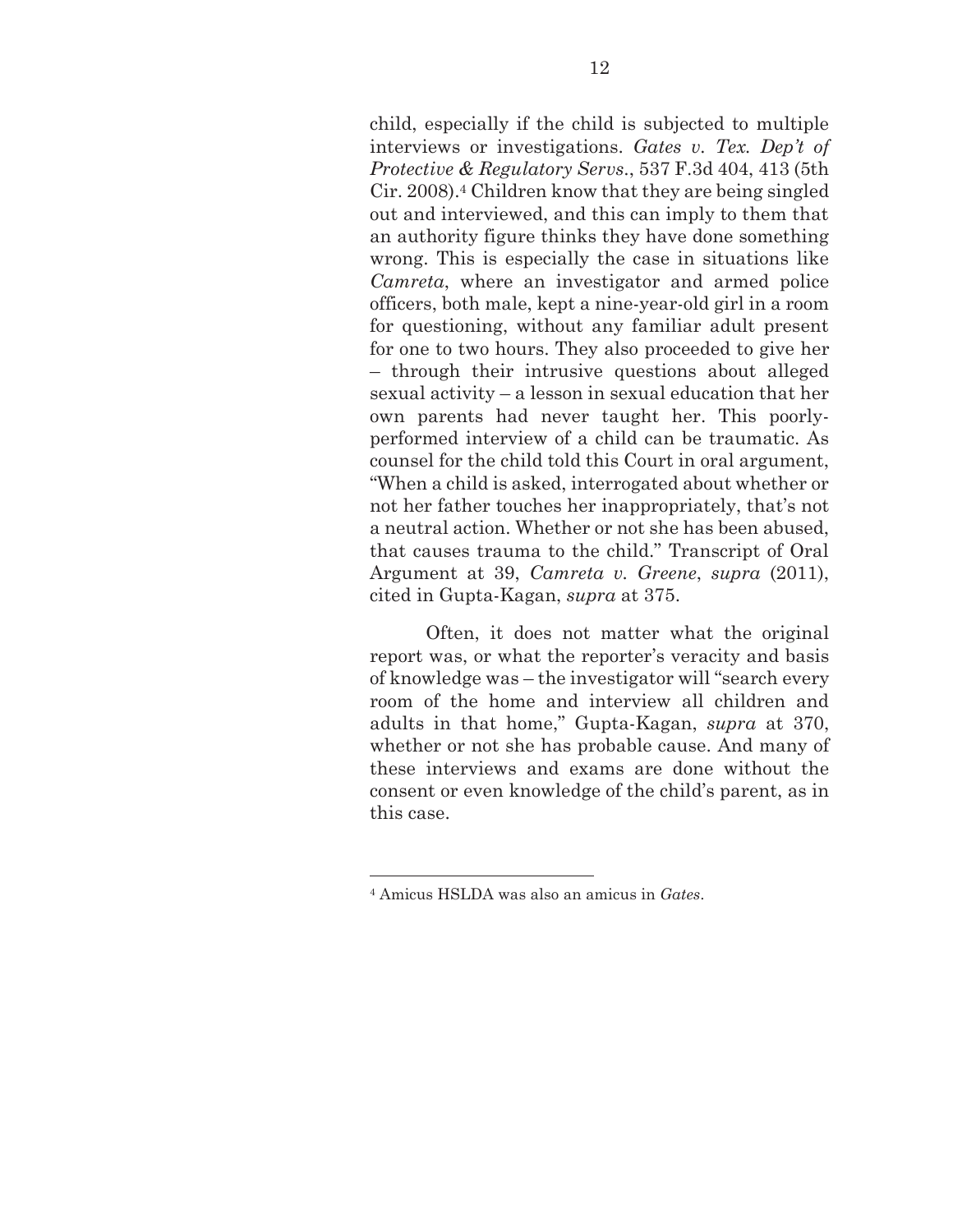#### **III. Most child-welfare investigations are closed without finding abuse or neglect.**

Millions of child-welfare investigations are conducted every year, and the vast majority of these investigations, roughly 80 percent, end with a finding that the children were not victims.

The numbers are staggering. In 2002, there were approximately 1.8 million child-welfare investigations nationwide. Only twenty-eight percent of the children "were ultimately found to be victims of abuse or neglect." Coleman, *supra* at 417. More recent numbers are even more sobering. According to federal government statistics, in 2014-2016, child-welfare investigations now occur more than 4 million times a year, and actual victims range from 17% to 19%.5 Most investigations end with no administrative finding that the child has suffered abuse or neglect.6 A leading family defense attorney, Diane Redleaf, revealed in her recently-published book *They Took the Kids Last Night: How the Child Protection System Puts Families at Risk* xvii (Praeger 2018), that "that figure masks a range of errors [by child-welfare investigators] that the overall statistics don't

 $\overline{a}$ 

<sup>5</sup> U.S. Department of Health & Human Services, Administration for Children and Families, Administration on Children, Youth and Families, Children's Bureau. (2018). Child maltreatment 2016. Available from https://www.acf.hhs.gov/cb/research-datatechnology/statistics-research/child-maltreatment.

<sup>6 &</sup>quot;Perhaps even more of these investigations should close without findings of abuse or neglect. The United States Court of Appeals for the Second Circuit has described administrative findings of abuse or neglect as "at best imperfect," noting that three-quarters of administrative challenges succeed in reversing such findings." Gupta-Kagan, *supra* at 362.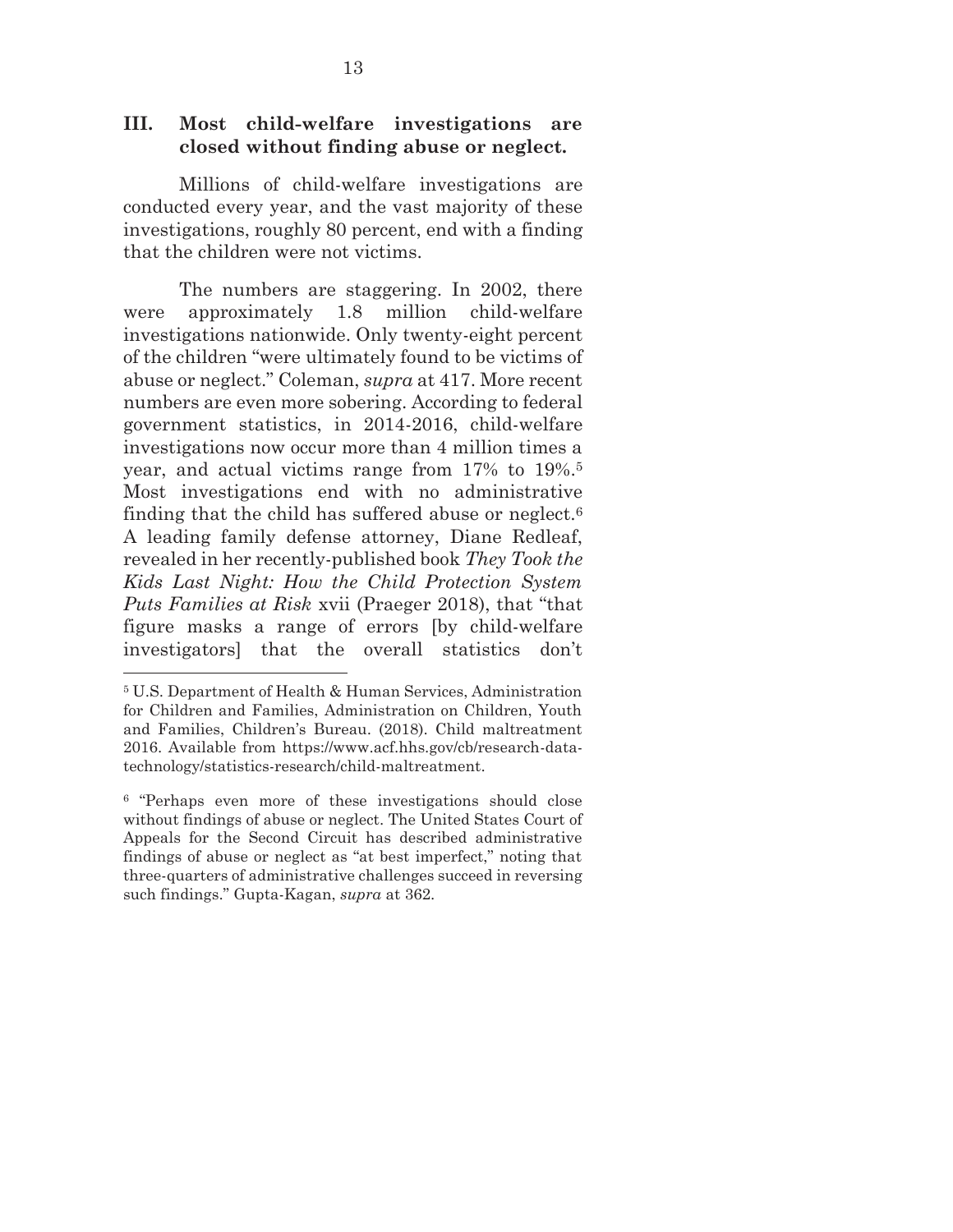tell…when they take kids who were not abused or neglected or when they label an innocent parent guilty of abuse in the State's child-abuse register but never press charges, there are rarely any headlines concerning these types of mistakes."

In other words, for every family investigated and found to be neglectful or abusive, four other families are disrupted by an investigation that finds no victim. Such was the outcome of the state's investigation of I.B., which was closed as unfounded. App. 5a.

### **IV. Child-welfare investigations harm families.**

Almost two decades ago, this Court recognized that the interest of parents "in the care, custody, and control of their children is perhaps the oldest of the fundamental liberty interests recognized by this Court." *Troxel v. Granville*, 530 U.S. 57, 65 (2000) (internal punctuation removed). Importantly, this interest in protecting familial integrity and parental control is aligned with the interest of the state, since "the government's interest in the welfare of children embraces not only protecting children from physical abuse, but also protecting children's interest in the privacy and dignity of their homes and in the lawfully exercised authority of their parents." *Calabretta v. Floyd*, 189 F.3d 808, 820 (9th Cir. 1999).

Unwarranted child-welfare investigations cause problems for the entire family. First, "the stigma of being officially identified with criminal child abuse … is inherent in most child maltreatment investigations. Despite its prevalence in the society, the label 'child abuser' or 'neglectful parent' carries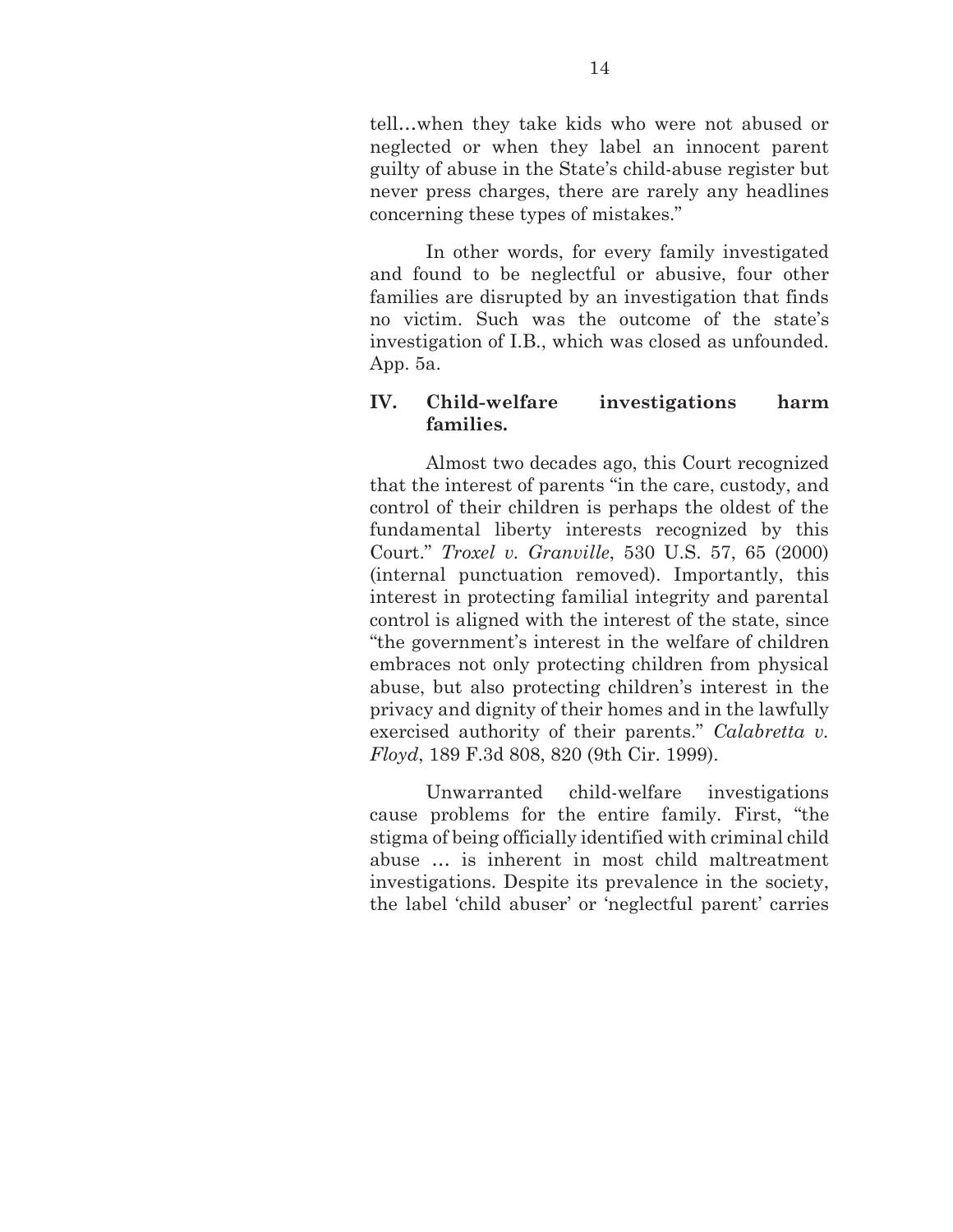with it profound negative connotations." Coleman, *supra* at 497. Parents – especially those who are dedicated to doing the best for their children – often view even the investigation as shameful, since it "implies almost by definition that the authorities believe the parent involved may be a particularly bad mother or father..." *Id.* at 498. In one investigation, the family "lived in constant fear that [the investigating social worker] or one of her associates would come to [their] home and remove [their] children." Motivated by this fear they watched for strange vehicles, didn't let their children play outside, and even put blankets over the windows. *Doe v. Heck,* 327 F.3d 492, fn. 10 (7th Cir. 2003).

Second, "even the more subtle 'family-friendly' approaches to interventions adopted by some [childwelfare] agencies can be pervasively destructive of the values ensconced in the Fourth Amendment, and consequently of the children's and the family's wellbeing." Coleman, *supra* at 509. American jurisprudence, mindful of the important rights that families have to be left alone unless there is good evidence of abuse or neglect, has required that courts begin by presuming that parents are fit. *See Parham v. J.R.*, 442 U.S. 584, 604 (1979) (citing the "traditional presumption that the parents act in the best interests of their child").

Child-welfare investigators do not generally approach investigations with this presumption, despite the evidence that four-fifths of the children they investigate are not victims. Instead, "it is only after the caseworker investigates a report of child maltreatment, determines whether it is valid, and decides what to do about it that all these critical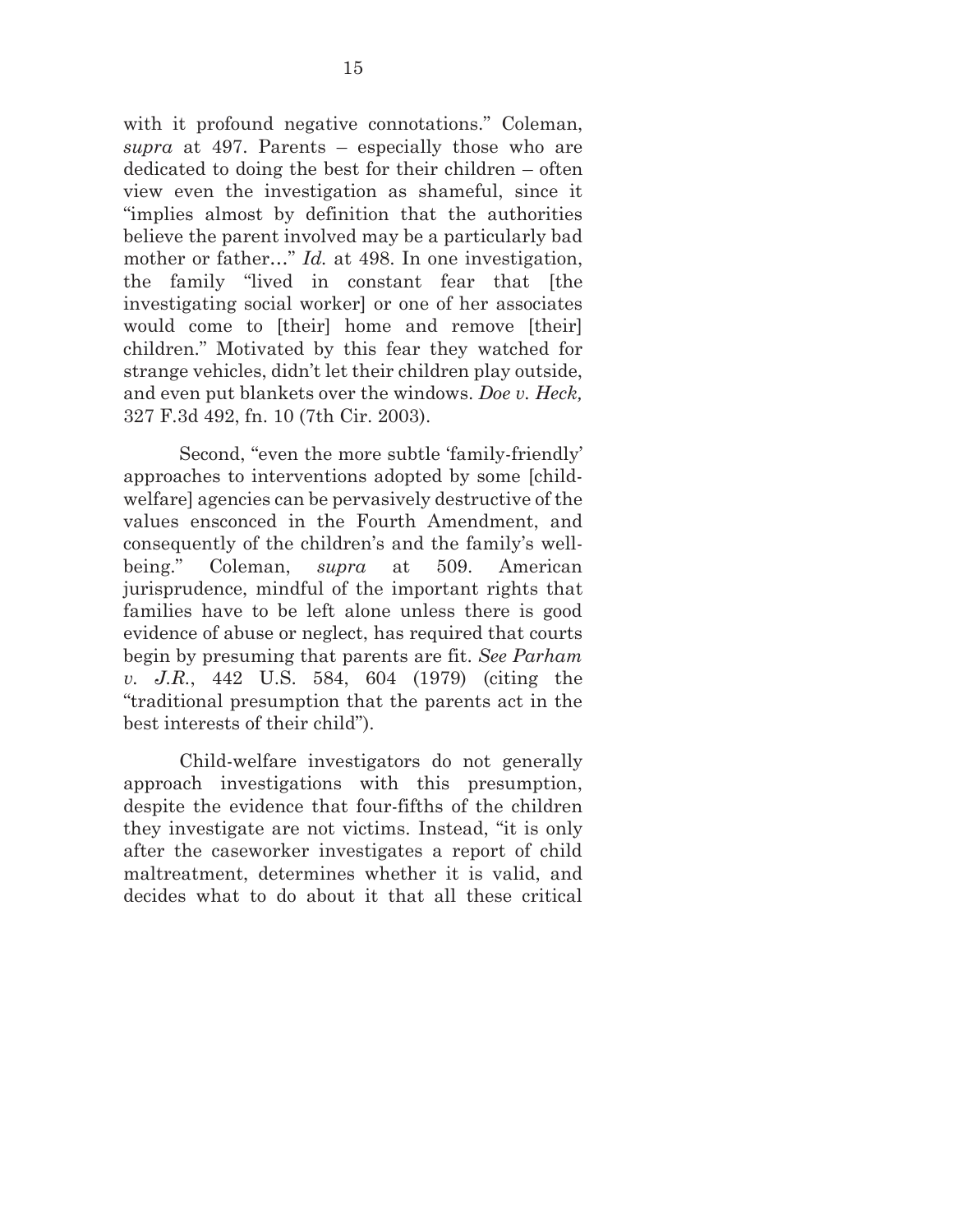judgments face any sort of adversarial challenge or judicial review." Roberts, *supra* at 55. Attorney Redleaf argues that this unfettered investigation without court oversight "is akin to allowing a police" officer to investigate, charge, find guilt, and issue a sentence without ever appearing before a judge or jury." *Id.* at 55-56.

The powerlessness felt by parents is exacerbated by investigators who expect cooperation – and this cooperation "is coded language for the birth parent doing whatever the social worker wants her to do." Zach Strassburger, *Medical Decision Making for Youth in the Foster Care System*, 49 J. Marshall L. Rev. 1103, 1120 (2016). Unfettered state power is the very antithesis of the Fourth Amendment. *See Brown v. Texas*, 443 U.S. 47, 51 (1979). The privacy and dignity of children is no less important than that of their adult parents. It should receive no less constitutional protection.

#### **CONCLUSION**

Subjecting children to strip searches in nonconsensual, non-emergency circumstances is almost always more harmful to the children than the harm their caregivers are alleged to have caused. This unacceptable practice of child-welfare investigators remains far too common, even in the face of many federal cases and years of academic research.

This Court should grant the petition for certiorari.